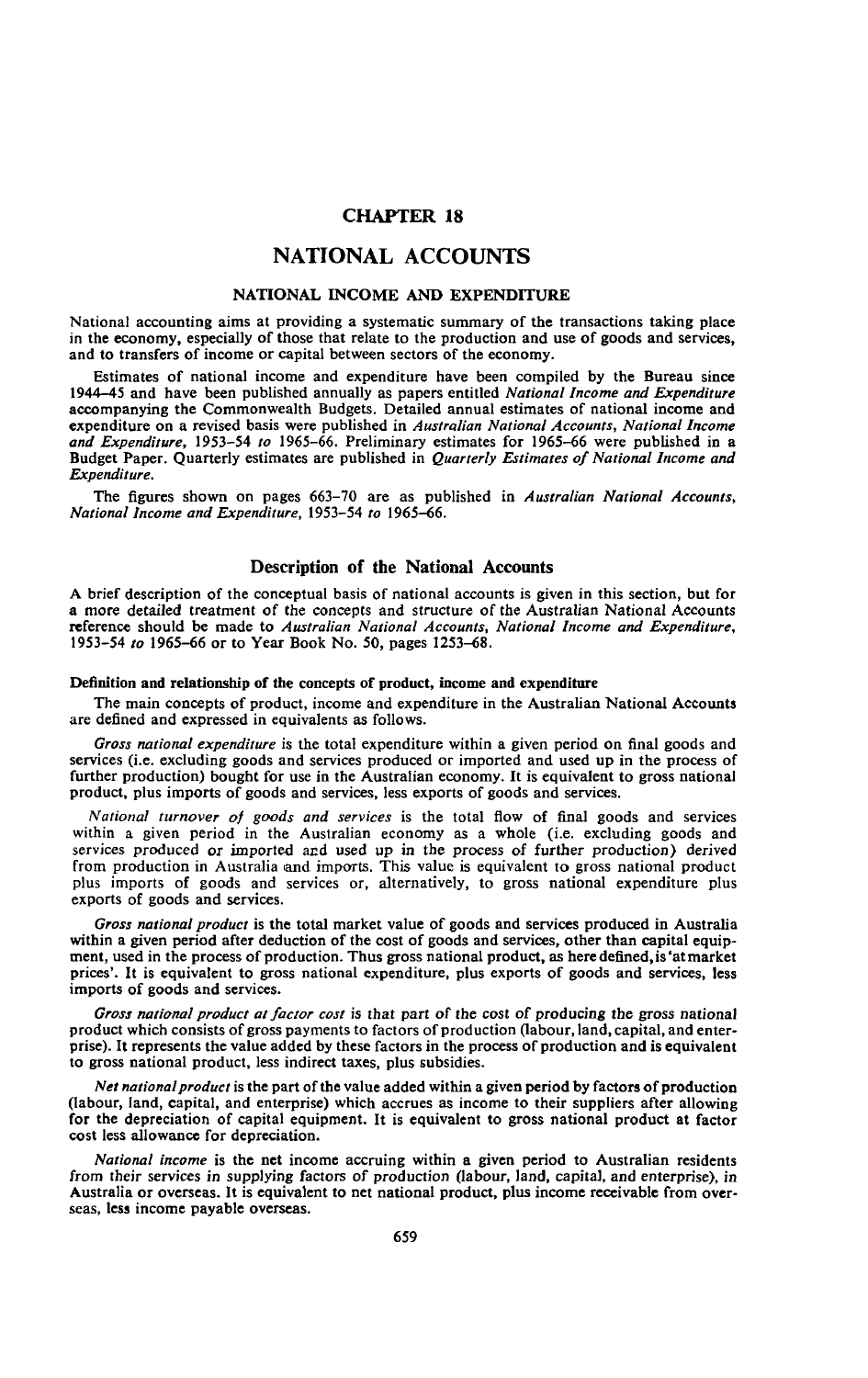*Personal income* is the total income, whether in cash or kind, received by persons normally resident in Australia. It includes both income received in return for productive activity (such as wages, salaries and supplements, incomes of unincorporated enterprises, etc.) and transfer incomes (such as cash social service benefits, interest, etc.). Personal income also includes any property income received by non-taxable organisations such as private schools, churches, charitable organisations, etc. However, it excludes any income which might be said to accrue to persons in the form of undistributed company income and retained investment income of life insurance, etc., funds.

#### **Framework of accounts and sectors**

In the accounts shown in Tables 1 to 7 four internal sectors are distinguished—persons, public authorities, financial enterprises, and trading enterprises. In addition, there is an overseas sector which shows a summary of the transactions into which overseas governments, persons and businesses enter with Australian residents. All the sectors (except the overseas sector) engage in productive activity, but in the tables a national production account for the whole economy is shown instead of separate accounts for each sector. Similarly, the tables show only a national capital account for the economy, but a current (or income appropriation) account is shown for each sector. The system of accounts as thus envisaged is a completely articulated system in that a credit in any account must be matched with a corresponding debit in some other account—or in the same account if a complete consolidation of the transactions appropriate to that account has not been carried through.

The framework of sectors and accounts underlying the form of social accounts shown in this Year Book is set out in the following diagram. As stated in the previous paragraph, each sector could be envisaged as having separate production, appropriation and capital accounts, but in the tables compiled for Australia the production and capital accounts have been combined. In the diagram the solid rectangles depict the actual form of the tables, and the remaining rectangles show the full amount of detail which would be needed to provide a complete articulation of the accounts. The appropriate number of each table on pages 663-7 is shown on the left of the diagram.



#### **ARTICULATION OF AUSTRALIAN NATIONAL ACCOUNTS**



#### **Description of the accounts**

The *national production account* is a consolidation of the production accounts of each sector. The production account is shown as receiving revenue from the sale of goods and services to final buyers; all intermediate goods and services are cancelled out, since they represent a cost to one producer to offset the revenue of the other. On the payments side are shown the payments of indirect taxes, and, since the account is presented from the point of view of the producing unit, the wages and salaries paid to employees. The balance is the gross operating surplus which is carried to the trading enterprises income appropriation account.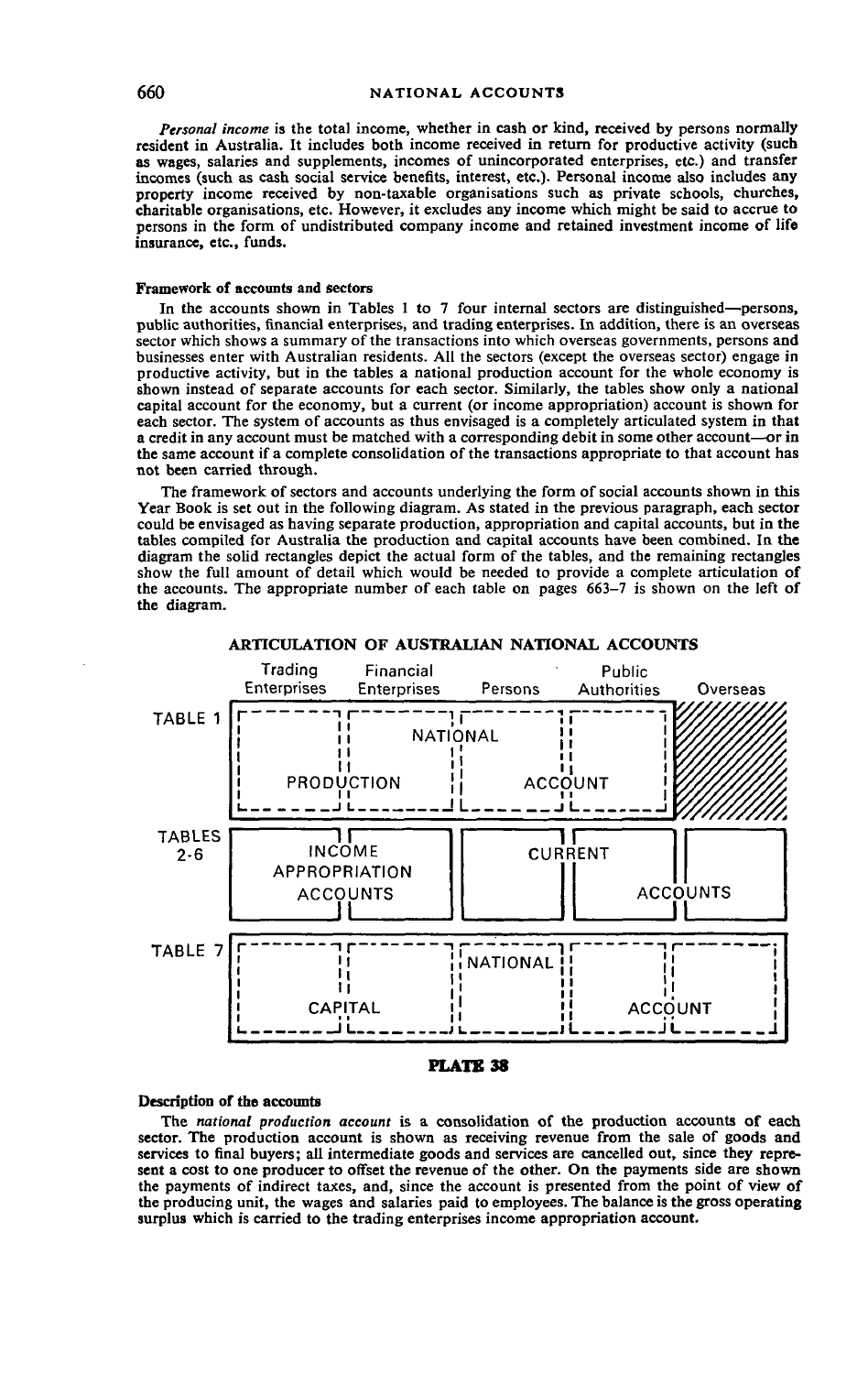The *trading enterprises income appropriation account* is shown as receiving the gross operating surpluses from the national production account, and dividends, non-dwelling rent and interest from other sectors. The allocation of this total to depreciation allowances and to various transfer payments (taxes, dividends, interest, etc.) is shown on the appropriation side. All net income of unincorporated enterprises is treated as being transferred to persons. Any income of trading companies not distributed but retained for use in the business is shown as undistributed income and transferred to the national capital account either directly or by way of the overseas current account (when it accrues to non-residents).

The *financial enterprises income appropriation account* is in the main similar to the preceding account. There is, however, no operating surplus, as property income (which is treated as transfer income, not as income of factors of production) is the sole receipt.

The *personal current account* records all receipts on current account whether of factor incomes (wages and salaries) or transfer incomes (interest, etc., dividends, net business incomes, cash benefits from public authorities, and remittances from overseas). On the payments side are shown current payments for goods and services and transfer payments (taxes, interest, etc., remittances to overseas). The balance is transferred to the national capital account under the heading of saving.

The *public authorities current account* reflects a distinction between current and capital expenditure, which is necessarily arbitrary in some measure and has been made on the basis of excluding from the current account expenditure on public works and increase in stocks. Expenditure on public works is taken to include new buildings, construction, plant and machinery, and any replacement of assets charged to loan funds or capital works votes. It includes capital expenditure of public enterprises, including replacements of assets charged to depreciation reserves but not those charged directly to working expenses. It includes all expenditure on roads for which a satisfactory distinction between new works and maintenance cannot be made, but excludes all defence expenditure, which is included in the current account.

The income of public enterprises shown in this account is derived by deducting from their operating surplus any depreciation shown by these enterprises in their published accounts, except in the case of enterprises (e.g. railways and Postmaster-General's Department) whose accounts are included in the Commonwealth or State budgets and are for the present analysed on the basis of these cash accounts in which depreciation is not deducted. The depreciation allowances set aside by the enterprises whose accounts are not included in Commonwealth or State budgets are shown in the capital account. As in the case of persons, all overseas gifts are included in the current account. These include gifts for international relief, technical assistance, etc., grants, and other expenditure in connection with the administration of Papua and New Guinea.

The *overseas current account* records all transactions of a current nature between Australian and overseas residents. It should be emphasised that this account is shown here from the point of view of overseas residents, i.e. receipts from Australia are shown as credits, and payments to Australia as debits. Australians temporarily overseas are regarded as residents, and visitors to Australia as non-residents.

Capital transactions of the four domestic sectors and the net deficit on current account with overseas are shown in the *national capital account.* On the receipts side are shown the savings of the various sectors—saving by enterprises, personal saving, the retained investment income of insurance funds, and- the public authority surplus on current account. Net apparent capital inflow from overseas and withdrawal from monetary reserves is also reflected in the item 'overseas balance on current account'. On the payments side are shown the purchases by all sectors of new buildings and capital equipment and the increase in the value of stocks. The private component of capital expenditure includes new dwellings and major alterations to dwellings and expenditure of a capital nature by private non-profit institutions (churches, schools, clubs, etc.), but excludes motor vehicles for personal use and other durable consumer goods, which are included in personal consumption expenditure.

#### **Estimates at constant prices**

For certain types of economic analysis it is useful to examine estimates of the principal flows of goods and services in the economy revalued in such a way as to remove the direct effects of changes in their prices which have occurred between the years under review. Such estimates, conventionally described as 'at constant prices', are presented in Table 8 for gross national product, gross national expenditure, and the principal components of the latter.

Constant price estimates amount to an attempt to express every component item of expenditure as the product of a price and a quantity, instead of only as a value, and to substitute for the actual current prices the prices that ruled in the chosen base year. Such estimates can be made only on the basis of approximations and assumptions, and this should be borne in mind in the interpretation and use of the results.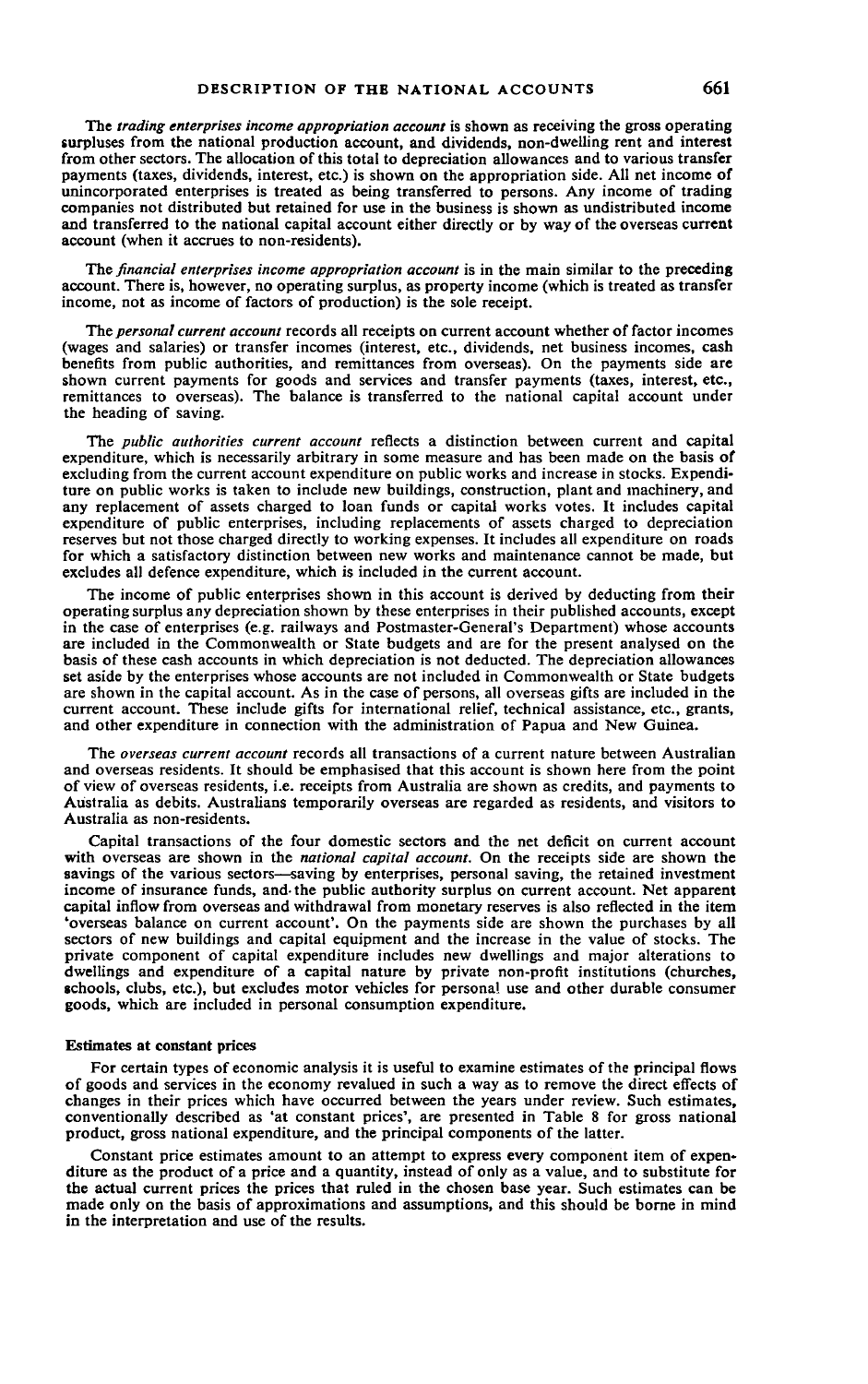*Estimates of gross national expenditure at constant prices.* For a considerable part of personal consumption expenditure it is possible to identify specific units of quantity and price and to revalue the quantities at base-year prices. Where it is not possible to express the values in successive years as the product of prices and homogeneous units of quantity, the treatment generally adopted is to divide values by appropriate price indexes.

For the remaining components of gross national expenditure a greater degree of approximation and assumption is involved. Some components of gross fixed capital expenditure are revalued by means of appropriate price or volume indexes. For the remaining components of gross national expenditure, where homogeneous or standard units of quantity do not exist, the values are divided by indexes of prices of labour and materials. The resulting estimates have considerable limitations for many uses, for example in studies of productivity.

The information available on which to base an estimate of changes in stocks at constant prices is very limited, and hence any estimate made is subject to an appreciable margin of error. The method used involves an adjustment for stock revaluation, arising out of the replacement during the year of trading stocks with equivalent new stocks at different prices, or because of the practice of revaluing existing stocks.

*Estimation of gross national product at constant prices.* Gross national product may be thought of as the difference between the value of output and the value of materials used in production; that is, as the difference between the values of two flows of goods and services. By revaluing each of these flows it is possible to revalue gross national product in this sense.

Gross national product is equivalent to gross national expenditure, plus exports of goods and services, less imports of goods and services. This relationship has been used in deriving the estimates of gross national product at constant prices shown in Table 8. Availability of data at present makes it more practicable to take the aggregate estimates of gross national expenditure at constant prices supplemented by similar estimates for exports and imports of goods and services for the whole economy, rather than to use a method involving revaluation of the sales and purchases of trading enterprises firm by firm or industry by industry.

Part I *of Australian National Accounts, National Income and Expenditure,* 1953-54 *to* 1965-66 contains a fuller discussion of the conceptual problems involved in making these estimates, and Appendix B of that publication contains a brief account of the sources and methods used in preparing the estimates.

#### **Reliability and future revisions**

Estimates of national income and expenditure are necessarily prepared from a very wide range of information, some of which is available quickly, some of it with a delay of several years after the period to which it relates. Some of it is closely related to the desired national income concepts, while some of it is not completely satisfactory in various respects, including coverage, concepts and timing. Estimates, in particular for the most recent years, are therefore subject to revision.

This applies especially to estimates based on income tax statistics—income of companies, non-farm unincorporated enterprises, depreciation, and part of gross private fixed investment which are subject to substantial revisions for the last two years, as tabulations of income tax statistics do not become available until about twenty-two months after the end of each financial year.

It is not possible to put precise limits on the degree of revision likely in any particular series, nor to state degrees of reliability in a statistical sense. These depend in large part on the range and quality of the basic statistical data. For illustrations of common causes of revisions reference should be made to *Australian National Accounts, National Income and Expenditure,* 1953-54 *to* 1965-66.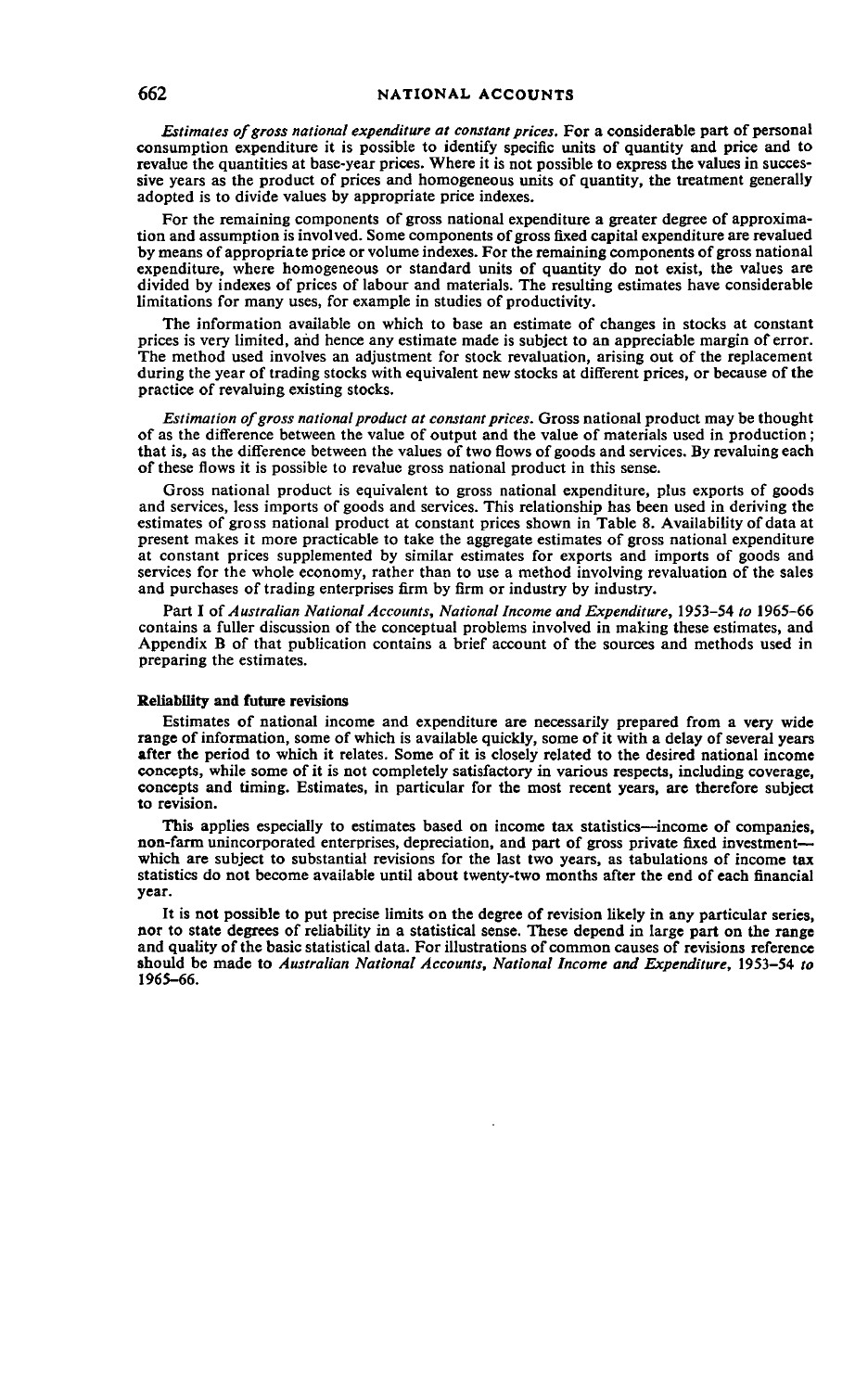#### **National accounts and tables**

[terns in tables 1 to 7 are consecutively numbered from 1 to 28, with or without the addition of a letter, and this system is used to identify the corresponding credit and debit entries in the accounts and as a key to the notes on pages 671-4. In some cases the items correspond exactly, while in other cases an entry in one table is the sum of two or more entries in other tables; here the total is given a number, and the components have a number and a letter. In the remaining type of case all entries are given the same number and a distinguishing letter, because in this group one item is not the sum of one or more entries. The relationship between these items can still be traced through because the sum of all credit entries must equal the sum of all debit entries.

## TABLE I **NATIONAL PRODUCTION ACCOUNT**

**(\$ million)**

|                                                                                       |                      |        |        |        |        | 1961-62 1962-63 1963-64 1964-65 1965-66 |
|---------------------------------------------------------------------------------------|----------------------|--------|--------|--------|--------|-----------------------------------------|
| 1 Wages, salaries, and supplements<br>Gross operating surplus of trading enterprises— |                      | 7,639  | 8,064  | 8,792  | 9,809  | 10,592                                  |
| Companies<br>2а                                                                       |                      | 1,982  | 2,238  | 2.536  | 2.792  | 2,847                                   |
| Unincorporated enterprises<br>2b                                                      |                      | 2.743  | 2,997  | 3,460  | 3,534  | 3,326                                   |
| Dwellings owned by persons<br>2c                                                      |                      | 641    | 729    | 817    | 891    | 959                                     |
| Public enterprises<br>2d                                                              |                      | 392    | 487    | 562    | 615    | 643                                     |
| Gross national product at factor cost                                                 |                      | 13,397 | 14,515 | 16,167 | 17,641 | 18,367                                  |
| 3 Indirect taxes less subsidies                                                       |                      | 1,578  | 1,721  | 1,831  | 2,065  | 2.224                                   |
| Gross national product                                                                |                      | 14,975 | 16,236 | 17,998 | 19,706 | 20,591                                  |
| 4 Imports of goods and services                                                       |                      | 2,204  | 2,620  | 2,866  | 3,474  | 3,625                                   |
| National turnover of goods and services                                               |                      | 17,179 | 18,856 | 20,864 | 23,180 | 24,216                                  |
| Net current expenditure on goods and services—                                        |                      |        |        |        |        |                                         |
| Personal consumption<br>5.                                                            |                      | 9.591  | 10,272 | 11,047 | 11,904 | 12,531                                  |
| Financial enterprises.<br>6                                                           |                      | 202    | 207    | 233    | 256    | 279                                     |
| Public authorities<br>7                                                               |                      | 1.522  | 1,625  | 1,776  | 2,039  | 2,372                                   |
| Gross fixed capital expenditure-                                                      |                      |        |        |        |        |                                         |
| Private<br>8                                                                          |                      | 2,295  | 2,530  | 2,875  | 3.340  | 3,639                                   |
| Public enterprises<br>9                                                               |                      | 743    | 778    | 847    | 998    | 1,096                                   |
| <b>Public authorities</b><br>10                                                       |                      | 600    | 638    | 719    | 801    | 872                                     |
| 11 Increase in value of stocks                                                        |                      | $-205$ | 319    | 137    | 625    | 186                                     |
| 12 Statistical discrepancy                                                            |                      | $-38$  | $-7$   | 67     | 168    | 93                                      |
| Gross national expenditure                                                            | $\ddot{\phantom{a}}$ | 14,710 | 16,362 | 17,701 | 20,131 | 21,068                                  |
| 13 Exports of goods and services                                                      |                      | 2,469  | 2,494  | 3,163  | 3,049  | 3.148                                   |
| National turnover of goods and services                                               |                      | 17,179 | 18,856 | 20,864 | 23.180 | 24,216                                  |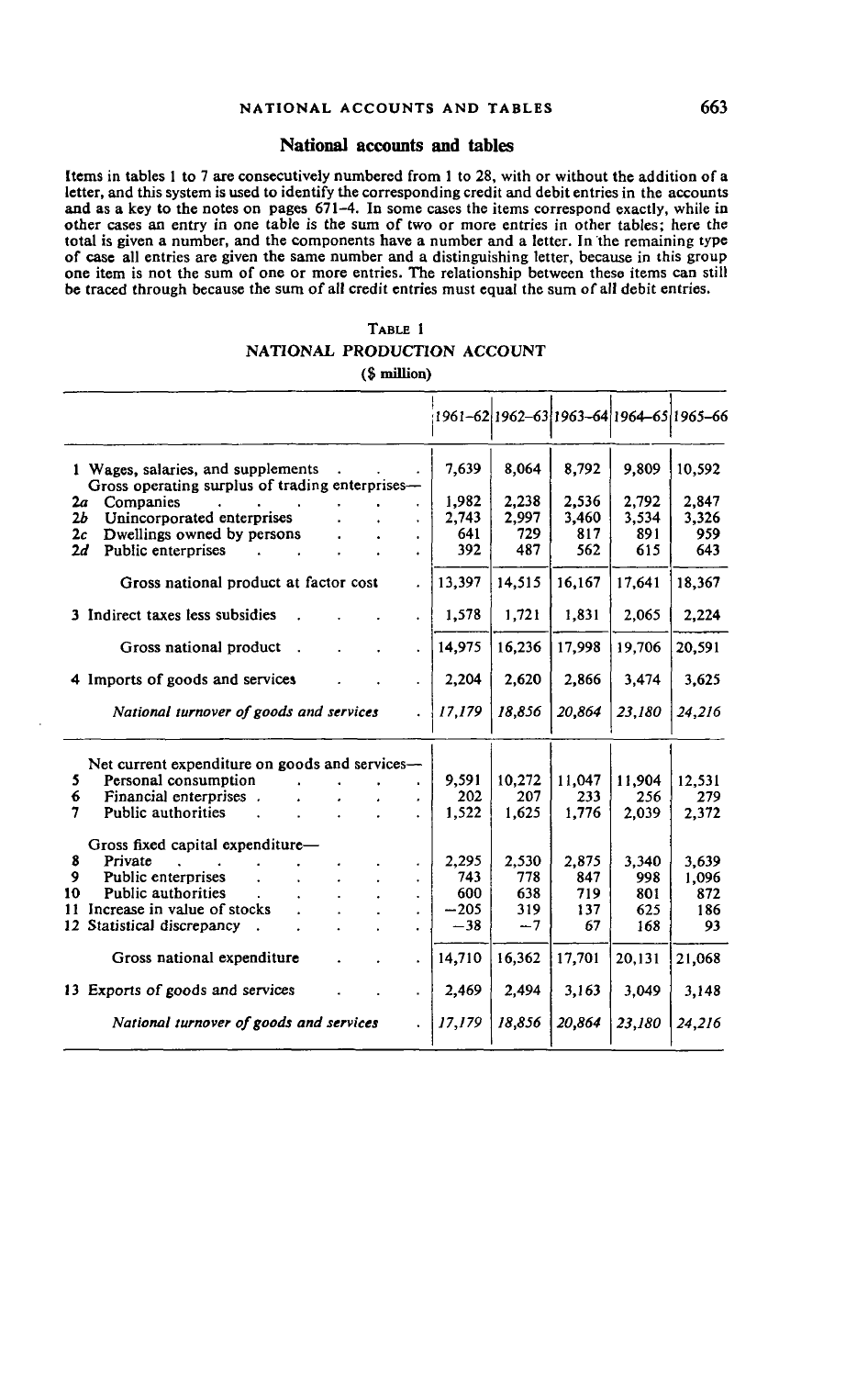|                          | TRADING ENTERPRISES INCOME APPROPRIATION ACCOUNT         | (\$ million) |         |         |         |         |
|--------------------------|----------------------------------------------------------|--------------|---------|---------|---------|---------|
|                          |                                                          | 1961-62      | 1962-63 | 1963-64 | 1964-65 | 1965-66 |
| $\mathbf{2}$<br>15b, 17b | Gross operating surplus<br>Interest, etc., and dividends | 5,758        | 6,451   | 7,375   | 7,832   | 7,775   |
|                          | received                                                 | 94           | 109     | 120     | 132     | 146     |
| <b>18b</b>               | Undistributed income accruing<br>from overseas           | 9            | 9       | 14      | 18      | 20      |
|                          | Total receipts                                           | 5,861        | 6,569   | 7,509   | 7,982   | 7,941   |
| 14a                      | Depreciation allowances                                  | 1,187        | 1,250   | 1,410   | 1,541   | 1,666   |
| 15a                      | Interest, etc., paid<br>Company income—                  | 602          | 662     | 730     | 842     | 945     |
| 16a                      | Income tax payable                                       | 521          | 584     | 685     | 731     |         |
| 17a                      | Dividends payable                                        | 467          | 491     | 519     | 547     |         |
| 18a                      | Undistributed income                                     | 368          | 491     | 580     | 679     |         |
| 19                       | Total company income.<br>Unincorporated enterprises in-  | 1,356        | 1,566   | 1,784   | 1,957   | 1,926   |
|                          | come                                                     | 2,092        | 2,315   | 2,708   | 2,695   | 2,418   |
| 20                       | Personal income from dwelling                            |              |         |         |         |         |
|                          | rent.                                                    | 351          | 413     | 466     | 500     | 528     |
| 21a                      | Public enterprises income                                | 273          | 363     | 411     | 447     | 458     |
|                          | Total outlay                                             | 5,861        | 6,569   | 7,509   | 7,982   | 7,941   |

# **TABLE 2 TRADING ENTERPRISES INCOME APPROPRIATION ACCOUNT**

#### **TABLE 3**

#### **FINANCIAL ENTERPRISES INCOME APPROPRIATION ACCOUNT**

### **(\$ million)**

|            |                                                                   | 1961-62     | $1962 - 63$ | 1963-64 | 1964-65 | 1965-66 |
|------------|-------------------------------------------------------------------|-------------|-------------|---------|---------|---------|
| 15d        | Interest, etc. received<br>17d, 18d Dividends received and undis- | 831         | 893         | 1,004   | 1,135   | 1,237   |
|            | tributed income accruing<br>from overseas                         | 19          | 22          | 27      | 31      | 35      |
|            | Total receipts                                                    | 8501        | 915         | 1,031   | 1,166   | 1,272   |
| 14b        | Depreciation allowances                                           | 15          | 18          | 21      | 25      | 29      |
| 6          | Net current expenditure<br>on<br>goods and services               | <b>2021</b> | 207         | 233     | 256     | 279     |
| 15c        | Interest paid<br>Company income-                                  | <b>276</b>  | 289         | 316     | 382     | 420     |
| <b>16b</b> | Income tax payable                                                | 37          | 43          | 50      | 54      |         |
| 17c        | Dividends payable                                                 | 35          | 41          | 42      | 40      |         |
| 18c        | Undistributed income                                              | 5           | 6           | 18      | 15      |         |
|            | Total company income.                                             | 77          | 90          | 110     | 109     | 111     |
| 21b        | Public enterprises income                                         | 91          | 96          | 109     | 127     | 130     |
| 22         | Retained investment income of                                     |             |             |         |         |         |
|            | life insurance funds, etc.                                        | 189l        | 215         | 242     | 267     | 303     |
|            | Total outlay                                                      | 850         | 915         | 1,031   | 1,166   | 1,272   |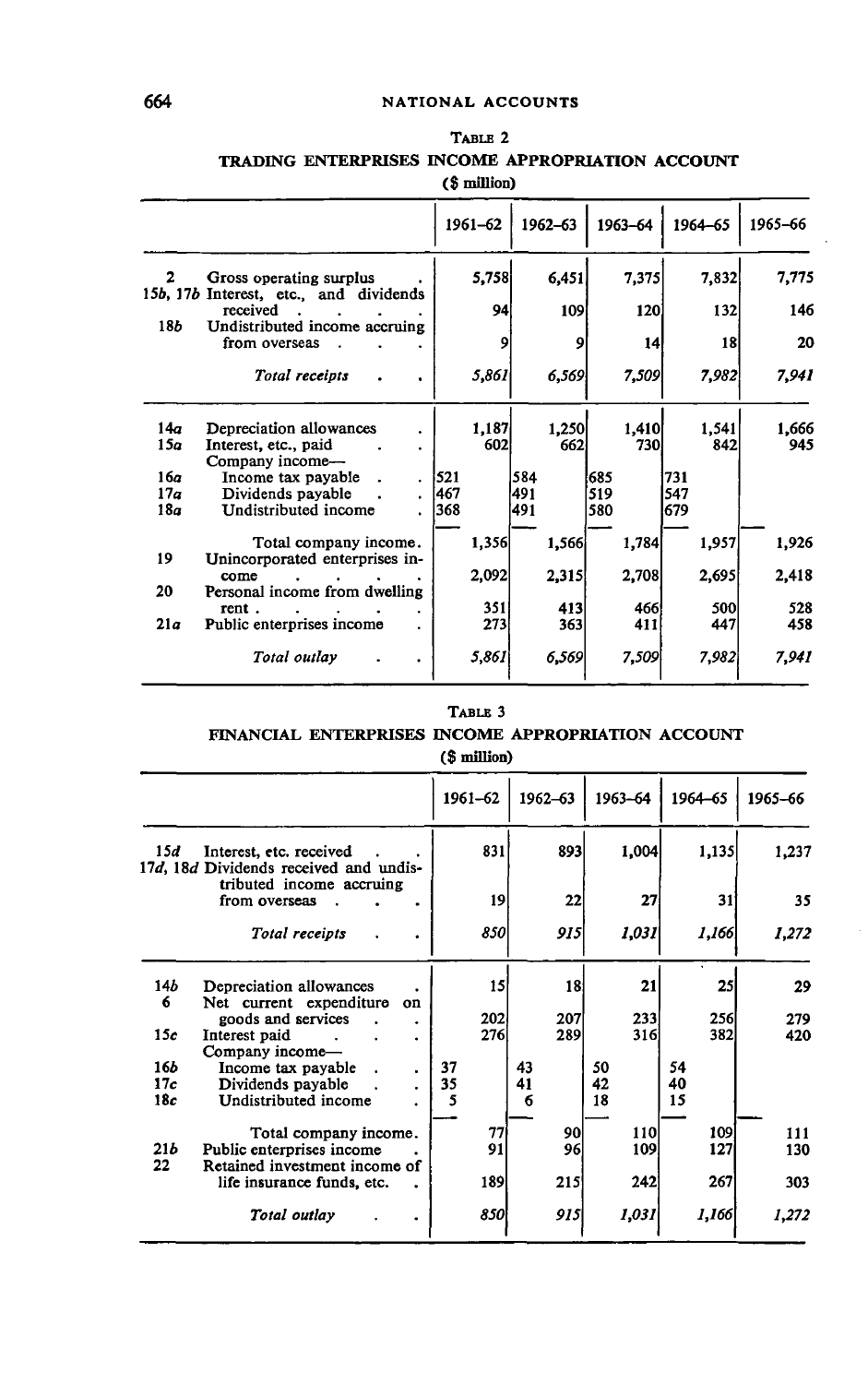## **NATIONAL ACCOUNTS AND TABLES 665**

|              |                                                  |                                  |                |                               |        |        |           |        | 1961-62 1962-63 1963-64 1964-65 1965-66 |
|--------------|--------------------------------------------------|----------------------------------|----------------|-------------------------------|--------|--------|-----------|--------|-----------------------------------------|
| $\mathbf{I}$ | Wages, salaries and supplements.                 |                                  |                |                               | 7,639  | 8,064  | 8,792     | 9,809  | 10,592                                  |
| 15f          | Interest, etc. received.                         |                                  |                |                               | 380    | 408    | 433       | 495    | 530                                     |
| 17e          | Dividends.<br>$\sim$ $\sim$ $\sim$ $\sim$ $\sim$ | $\bullet$ . The set of $\bullet$ | $\blacksquare$ |                               | 344    | 352    | 384       | 394    | 399                                     |
|              | 19a Unincorporated enterprises income-Farm       |                                  |                |                               | 926    | 1.106  | 1,390     | 1,255  | 902                                     |
| 19b          |                                                  |                                  |                | Other                         | 1,166  | 1,209  | 1,318     | 1,440  | 1,516                                   |
| 20           | Income from dwelling rent.                       |                                  |                |                               | 351    | 413    | 466       | 500    | 528                                     |
| 23b          | Remittances from overseas                        |                                  |                |                               | 63     | 67     | 100       | 112    | 119                                     |
| 25           | Cash benefits from public authorities            |                                  |                |                               | 915    | 952    | 1,047     | 1,101  | 1,181                                   |
|              | Total receipts                                   |                                  |                |                               | 11,784 | 12,571 | 13,930    | 15,106 | 15,767                                  |
| 5.           | Personal consumption expenditure                 |                                  |                |                               | 9,591  | 10,272 | 11,047    | 11,904 | 12,531                                  |
|              | 15e Interest paid                                |                                  |                |                               | 132    | 132    | 162       | 171    | 170                                     |
| 16c          | Income tax payable                               | $\bullet$                        |                | $\mathbf{r}$ and $\mathbf{r}$ | 984    | 1,088  | 1.272     | 1,497  | 1.661                                   |
|              | 16d Estate and gift duties                       |                                  |                |                               | 115    | 122    | 137       | 140    | 137                                     |
| 23a          | Remittances overseas                             |                                  |                |                               | 47     | 54     | 61        | 65     | 73                                      |
| 24           | Saving                                           |                                  |                |                               | 915    | 903    | 1,251     | 1,329  | 1,195                                   |
|              | Total outlay.                                    |                                  |                |                               | 11,784 | 12,571 | $-13.930$ | 15,106 | 15,767                                  |

#### TABLE 4 **PERSONAL CURRENT ACCOUNT (\$ minion)**

# TABLE 5 **PUBLIC AUTHORITIES CURRENT ACCOUNT**

|  | (\$ million) |
|--|--------------|
|--|--------------|

|     |                                                 |                                    |                                     |  | 1961-62 1962-63 1963-64 1964-65 1965-66 |       |       |       |       |
|-----|-------------------------------------------------|------------------------------------|-------------------------------------|--|-----------------------------------------|-------|-------|-------|-------|
|     | 3a Indirect taxes                               |                                    | the contract of the contract of the |  | 1,668                                   | 1,799 | 1.941 | 2.160 | 2,364 |
|     | 16e Income tax, estate and gift duties received |                                    |                                     |  | 1,768                                   | 1,740 | 2,009 | 2,432 | 2,681 |
| 15h | Interest, etc. received.                        |                                    |                                     |  | 76                                      | 71    | 80    | 103   | 112   |
| 21  | Public enterprises income                       |                                    |                                     |  | 364                                     | 459.  | 520   | 574   | 588   |
|     | Total receipts                                  |                                    |                                     |  | 3,876                                   | 4,069 | 4,550 | 5,269 | 5,745 |
| 7   | Net current expenditure on goods and services   |                                    |                                     |  | 1,522                                   | 1,625 | 1.776 | 2,039 | 2,372 |
| 3Ь  | <b>Subsidies</b><br><b>CALCULATION</b>          |                                    |                                     |  | 90                                      | 78    | 110   | 95    | 140   |
| 15g | Interest, etc. paid                             | $\sim$ $\sim$ $\sim$ $\sim$ $\sim$ | $\ddot{\phantom{0}}$                |  | 400                                     | 437   | 471   | 504   | 530   |
| 23c | Overseas grants.                                | $\ddot{\phantom{a}}$               | $\cdot$                             |  | 66                                      | 73    | 87    | 107   | 129   |
| 25  | Cash benefits to persons                        |                                    |                                     |  | 915                                     | 952   | 1.047 | 1,101 | 1,181 |
| 26  | Grants towards private capital expenditure      |                                    |                                     |  | 12                                      | 11    | 11    | 31    | 53    |
| 27  | Surplus on current account.                     |                                    |                                     |  | 871                                     | 893   | 1,048 | 1,392 | 1,340 |
|     | Total outlay,                                   |                                    |                                     |  | 3,876                                   | 4,069 | 4,550 | 5,269 | 5,745 |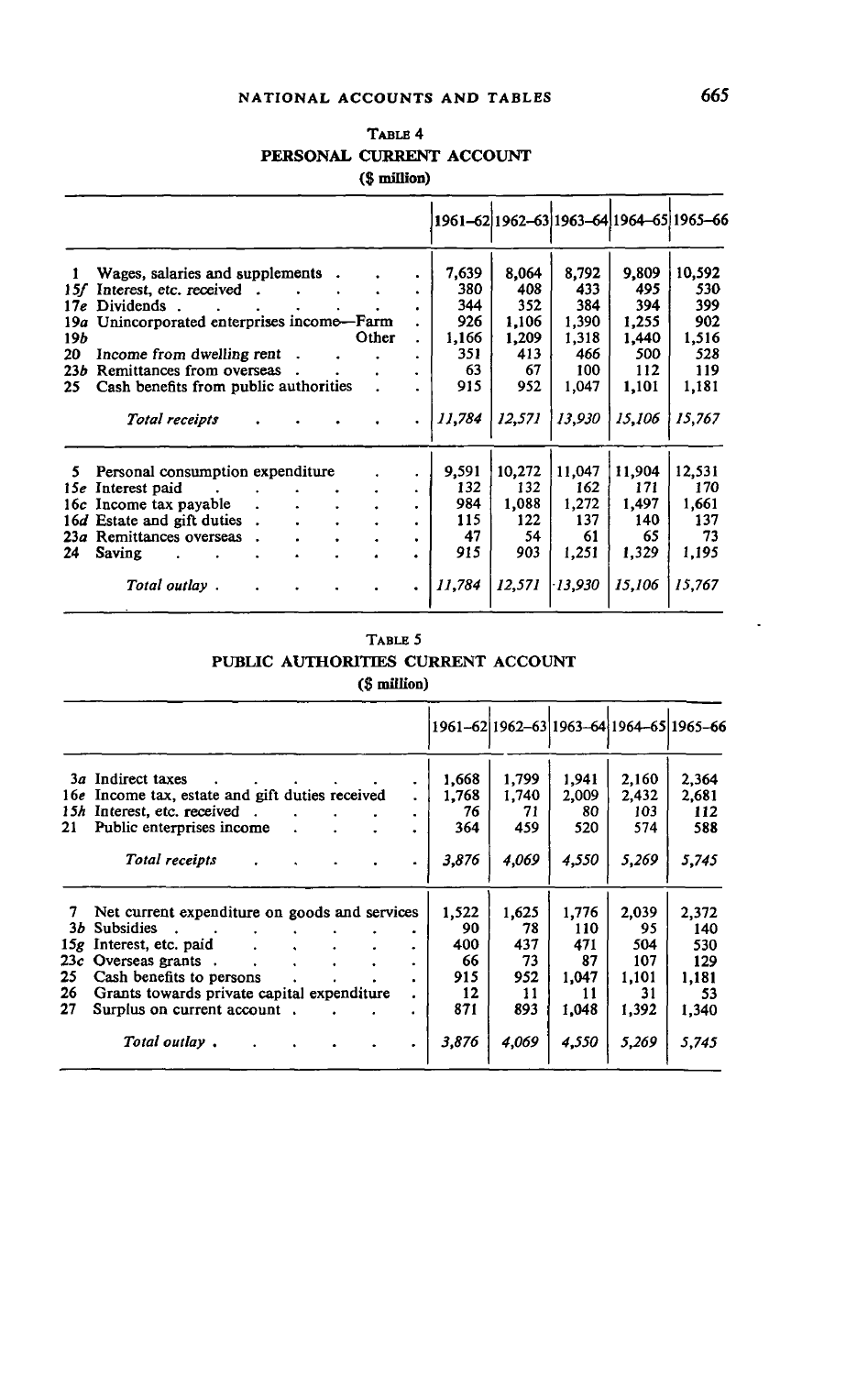## TABLE 6 **OVERSEAS CURRENT ACCOUNT (\$ million)**

|                 |                                                                                                      |       | 1961-62 1962-63 1963-64 1964-65 1965-66 |       |       |       |
|-----------------|------------------------------------------------------------------------------------------------------|-------|-----------------------------------------|-------|-------|-------|
| 4а              | Imports f.o.b.                                                                                       | 1,701 | 2,065                                   | 2,237 | 2,739 | 2,826 |
| 4b              | Transportation                                                                                       | 335   | 374                                     | 418   | 484   | 519   |
| 4c              | Travel.                                                                                              | 82    | 90                                      | 102   | 114   | 121   |
| 4d              | Government transactions                                                                              | 35    | 37                                      | 42    | 51    | 66    |
| 4e              | Other goods and services                                                                             | 51    | 54                                      | 67    | 86    | 93    |
| 4               | Total imports of goods and services                                                                  | 2,204 | 2,620                                   | 2,866 | 3,474 | 3,625 |
|                 | 15 <i>i</i> , 17 <i>g</i> Interest, etc. paid and dividends payable<br>and profits remitted overseas | 231   | 253                                     | 263   | 290   | 301   |
| 18f             | Undistributed income accruing to overseas<br>residents<br>$\mathbf{r}$<br>the company of the company | 66    | 106                                     | 133   | 122   | 95    |
| 23a             | Personal remittances overseas                                                                        | 47    | 54                                      | 61    | 65    | 73    |
| 23c             | Public authority grants.<br>$\bullet$                                                                | 66    | 73                                      | 87    | 107   | 129   |
|                 | Total credits to non-residents.                                                                      | 2.614 | 3,106                                   | 3.410 | 4.058 | 4,223 |
| 13a             | Exports f.o.b.<br>٠                                                                                  | 2,128 | 2,123                                   | 2,732 | 2,575 | 2,636 |
| 13b             | Transportation                                                                                       | 200   | 220                                     | 254   | 278   | 297   |
| 13c             | Travel.                                                                                              | 36    | 35                                      | 43    | 54    | 59    |
| 13d             | Government transactions                                                                              | 45    | 48                                      | 62    | 60    | 76    |
| 13e             | Other goods and services                                                                             | 60    | 68                                      | 72    | 82    | 80    |
| 13              | Total exports of goods and services                                                                  | 2,469 | 2,494                                   | 3,163 | 3,049 | 3,148 |
|                 | 15i, 17f Interest, etc. received<br>dividends<br>and<br>receivable from overseas                     | 71    | 67                                      | 80    | 101   | 106   |
| 18 <sub>e</sub> | Undistributed income accruing from over-<br>seas.                                                    | 9     | 9                                       | 14    | 18    | 20    |
| 23b             | Personal remittances from overseas                                                                   | 63    | 67                                      | 100   | 112   | 119   |
| 28              | Overseas balance on current account                                                                  | 2     | 469                                     | 53    | 778   | 830   |
|                 | Total debits to non-residents.                                                                       | 2.614 | 3.106                                   | 3,410 | 4.058 | 4.223 |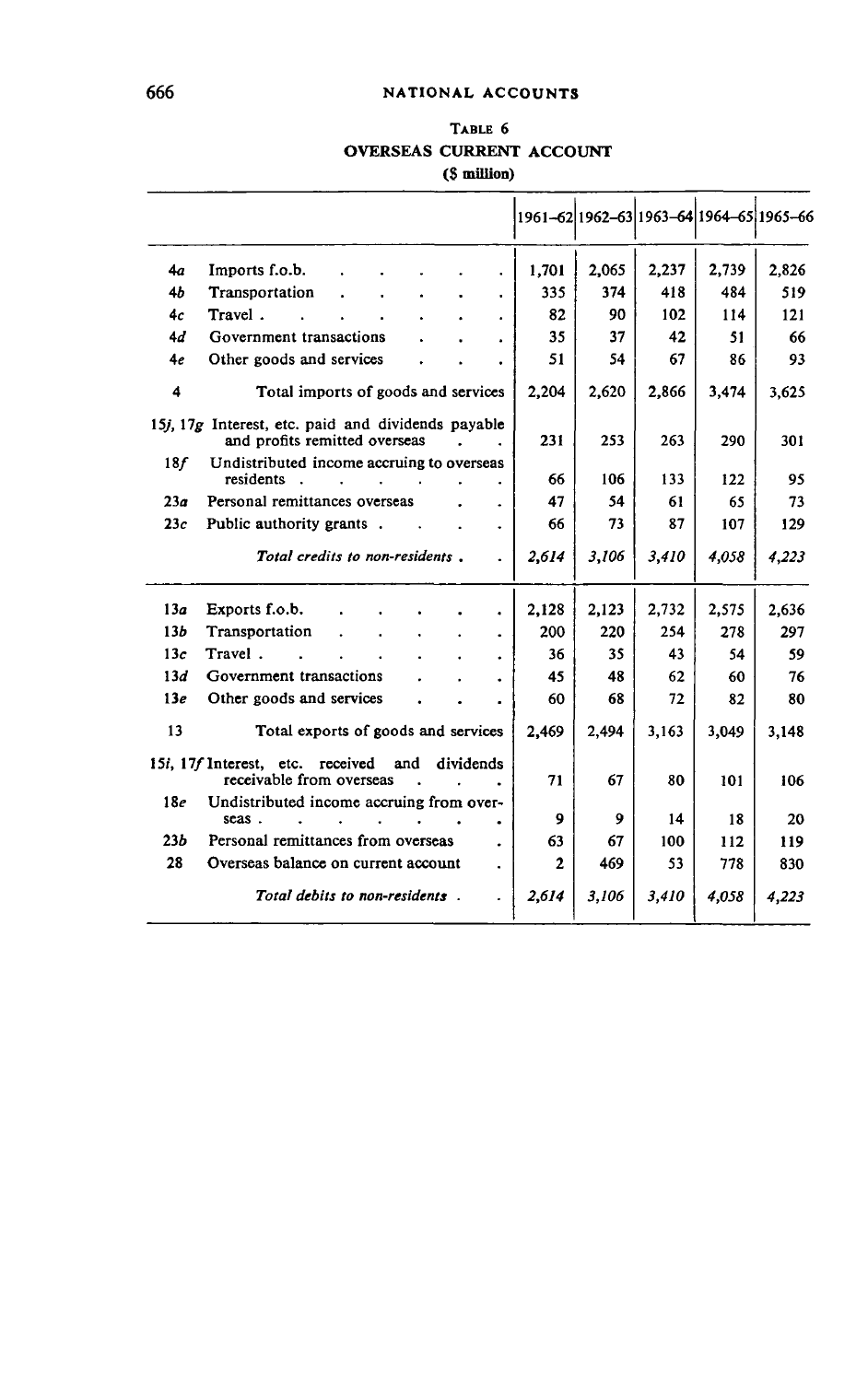### NATIONAL ACCOUNTS AND TABLES 667

| TABLE 7                  |  |
|--------------------------|--|
| NATIONAL CAPITAL ACCOUNT |  |
| (\$ million)             |  |
|                          |  |

|                 |                                                                                                            | 1961–62 | 1962-63 | $1963 - 64$ | $1964 - 65$ | 1965-66 |
|-----------------|------------------------------------------------------------------------------------------------------------|---------|---------|-------------|-------------|---------|
| 14              | Depreciation allowances                                                                                    | 1,202   | 1,268   | 1,431       | 1,566       | 1,695   |
|                 | 16f, 17h Increase in dividend and income tax<br>provisions<br>$\ddot{\phantom{a}}$<br>$\ddot{\phantom{0}}$ | $-103$  | 108     | 144         | $-3$        | $-102$  |
| 18 <sub>g</sub> | Undistributed company income<br>accruing to residents.                                                     | 307     | 391     | 465         | 572         | 572     |
| 22              | Retained investment income of life<br>insurance funds, etc                                                 | 189     | 215     | 242         | 267         | 303     |
| 24              | Personal saving<br>$\sim$                                                                                  | 915     | 903     | 1,251       | 1,329       | 1,195   |
| 26              | Public authority grants<br>towards<br>private capital expenditure.                                         | 12      | 11      | 11          | 31          | 53      |
| 27              | Public authorities surplus on current<br>account                                                           | 871     | 893     | 1,048       | 1.392       | 1,340   |
|                 | Overseas balance on current ac-<br>count-                                                                  |         |         |             |             |         |
| 28a             | Withdrawal from overseas mone-<br>tary reserves $(a)$<br>÷                                                 | $-176$  | $-146$  | -450        | 297         | -61     |
| 28b             | Net apparent capital inflow.                                                                               | 178     | 615     | 503         | 481         | 891     |
|                 | Total capital funds accruing                                                                               | 3.395   | 4,258   | 4,645       | 5,932       | 5,886   |
|                 | Gross fixed capital expenditure-                                                                           |         |         |             |             |         |
| 8a              | Private-Dwellings<br>$\overline{a}$                                                                        | 587     | 643     | 754         | 889         | 890     |
| 85              | Other new building                                                                                         | 458     | 521     | 571         | 622         | 749     |
| 8с              | All other                                                                                                  | 1,250   | 1,366   | 1.550       | 1.829       | 2,000   |
| 9               | Public enterprises                                                                                         | 743     | 778     | 847         | 998         | 1,096   |
| 10              | Public authorities                                                                                         | 600     | 638     | 719         | 801         | 872     |
|                 | Total gross fixed capital expen-                                                                           |         |         |             |             |         |
|                 | diture                                                                                                     | 3.638   | 3,946   | 4.441       | 5,139       | 5,607   |
| 11a             | Increase in value of stocks-Farm.                                                                          | $-89$   | 88      | $-26$       | 102         | $-83$   |
| 115             | Other.                                                                                                     | $-116$  | 231     | 163         | 523         | 269     |
|                 | Total use of funds<br>$\cdot$                                                                              | 3.433   | 4,265   | 4.578       | 5,764       | 5,793   |
| 12              | Statistical discrepancy<br>$\ddot{\phantom{1}}$                                                            | $-38$   | $-7$    | 67          | 168         | 93      |
|                 | Total capital funds accruing                                                                               | 3,395   | 4,258   | 4,645       | 5,932       | 5,886   |

*(a)* Minus sign (—) indicates an addition to reserves.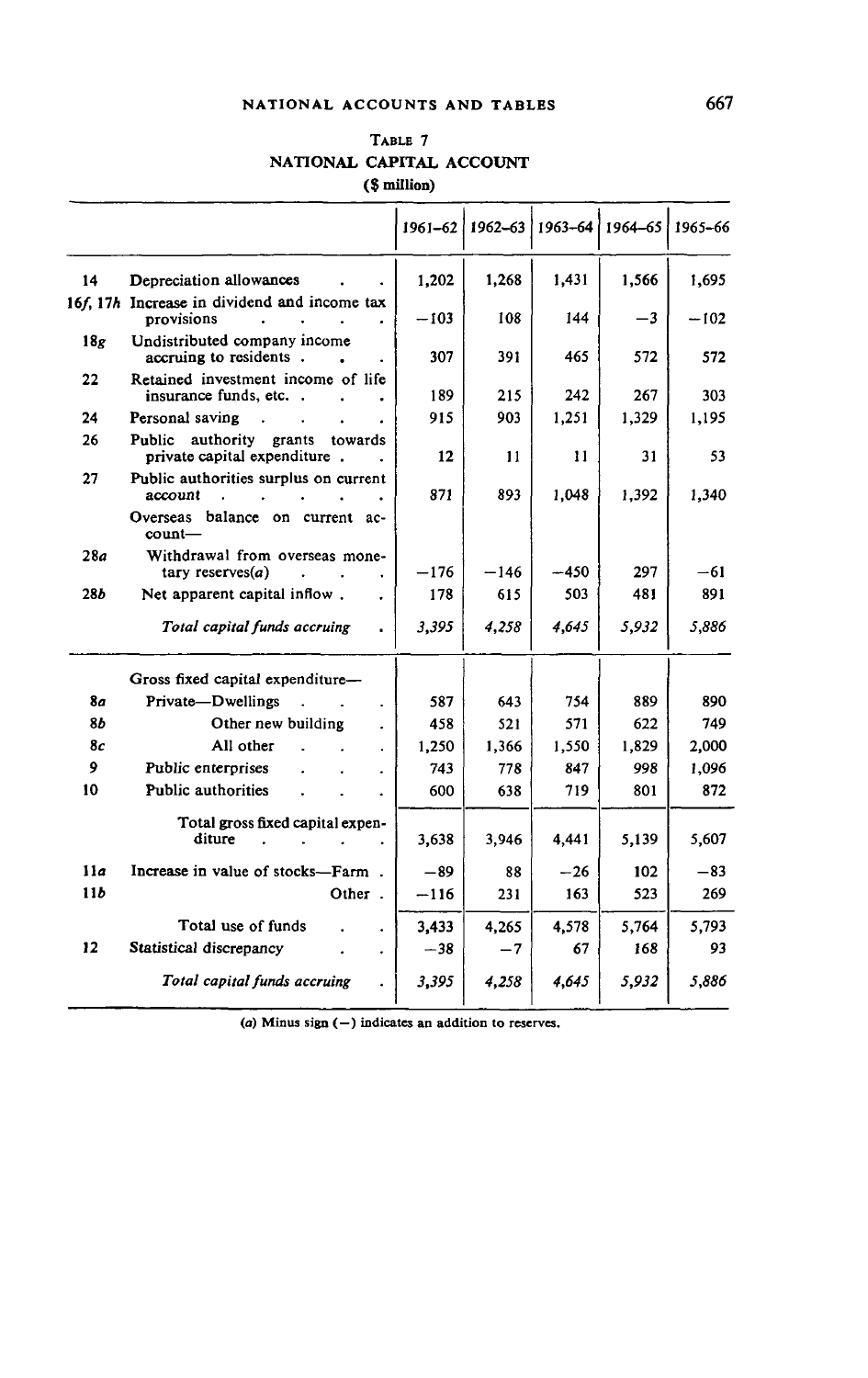## TABLE 8

# **VALUE OF MAIN AGGREGATES AT CURRENT AND AVERAGE 1959-60 PRICES**

#### **(\$ million)**

|                                                                        |              | 1961-62   1962-63 |              | 1963-64   1964-65   1965-66 |              |
|------------------------------------------------------------------------|--------------|-------------------|--------------|-----------------------------|--------------|
| AT CURRENT PRICES                                                      |              |                   |              |                             |              |
| Personal consumption expenditure                                       | 9,591        | 10,272            | 11,047       | 11,904                      | 12,531       |
| Current expenditure by financial enterprises<br>and public authorities | 1,724        | 1,832             | 2,009        | 2,295                       | 2,651        |
| Gross fixed capital expenditure—<br>Public.<br>٠                       | 1.343        | 1,416             | 1,566        | 1,799                       | 1,968        |
| Private—Dwellings.<br>٠<br>Other                                       | 587<br>1,708 | 643<br>1,887      | 754<br>2,121 | 889<br>2,451                | 890<br>2.749 |
| $\mathbf{r}$<br>Increase in value of stocks<br>$\bullet$               | $-205$       | 319               | 137          | 625                         | 186          |
| <b>Statistical discrepancy</b><br>$\bullet$                            | $-38$        | $-7$              | 67           | 168                         | 93           |
| Total gross national expenditure.<br>$\bullet$                         | 14,710       | 16,362            | 17,701       | 20,131                      | 21,068       |
| Gross national expenditure after stock valua-                          |              |                   |              |                             |              |
| tion adjustment<br>and the state of the state<br>$\bullet$             | 14,748       | .16,276           | 17,580       | 19.961                      | 20,864       |
| <b>Plus</b> Exports of goods and services<br>$\bullet$                 | 2,469        | 2,494             | 3,163        | 3,049                       | 3,148        |
| Less Imports of goods and services<br>٠                                | 2,204        | 2,620             | 2,866        | 3,474                       | 3,625        |
| Gross national product after stock valuation                           |              |                   |              |                             |              |
| adjustment<br>$\bullet$                                                | 15,013       | 16,150            | 17,877       | 19,536                      | 20,387       |

## AT AVERAGE 1959-60 PRICES(a)

| Personal consumption expenditure              |  |   | 9,148  | 9,757  | 10,301 | 10,755 | 10.936 |
|-----------------------------------------------|--|---|--------|--------|--------|--------|--------|
| Current expenditure by financial enterprises  |  |   |        |        |        |        |        |
| and public authorities                        |  |   | 1,623  | 1,695  | 1,757  | 1,915  | 2,150  |
| Gross fixed capital expenditure-              |  |   |        |        |        |        |        |
| <b>Public</b>                                 |  |   | 1,242  | 1,291  | 1,385  | 1.539  | 1,621  |
| Private-Dwellings.                            |  |   | 567    | 619    | 713    | 816    | 792    |
| Other                                         |  |   | 1.655  | 1,823  | 2,030  | 2,276  | 2,488  |
| Statistical discrepancy                       |  |   | $-36$  | -7     | 62     | 150    | 80     |
|                                               |  |   |        |        |        |        |        |
|                                               |  |   |        |        |        |        |        |
| Gross national expenditure after stock valua- |  |   |        |        |        |        |        |
| tion adjustment                               |  | ٠ | 14.037 | 15,405 | 16,259 | 17,871 | 18,048 |
| Plus Exports of goods and services            |  |   | 2,587  | 2,558  | 2.975  | 2.995  | 3,054  |
| Less Imports of goods and services            |  |   | 2.266  | 2,751  | 3,016  | 3.569  | 3,650  |
| Gross national product after stock valuation  |  |   |        |        |        |        |        |
| adjustment                                    |  |   | 14,358 | 15,212 | 16,218 | 17.297 | 17,452 |
|                                               |  |   |        |        |        |        |        |

*(a) See* pages 661-2.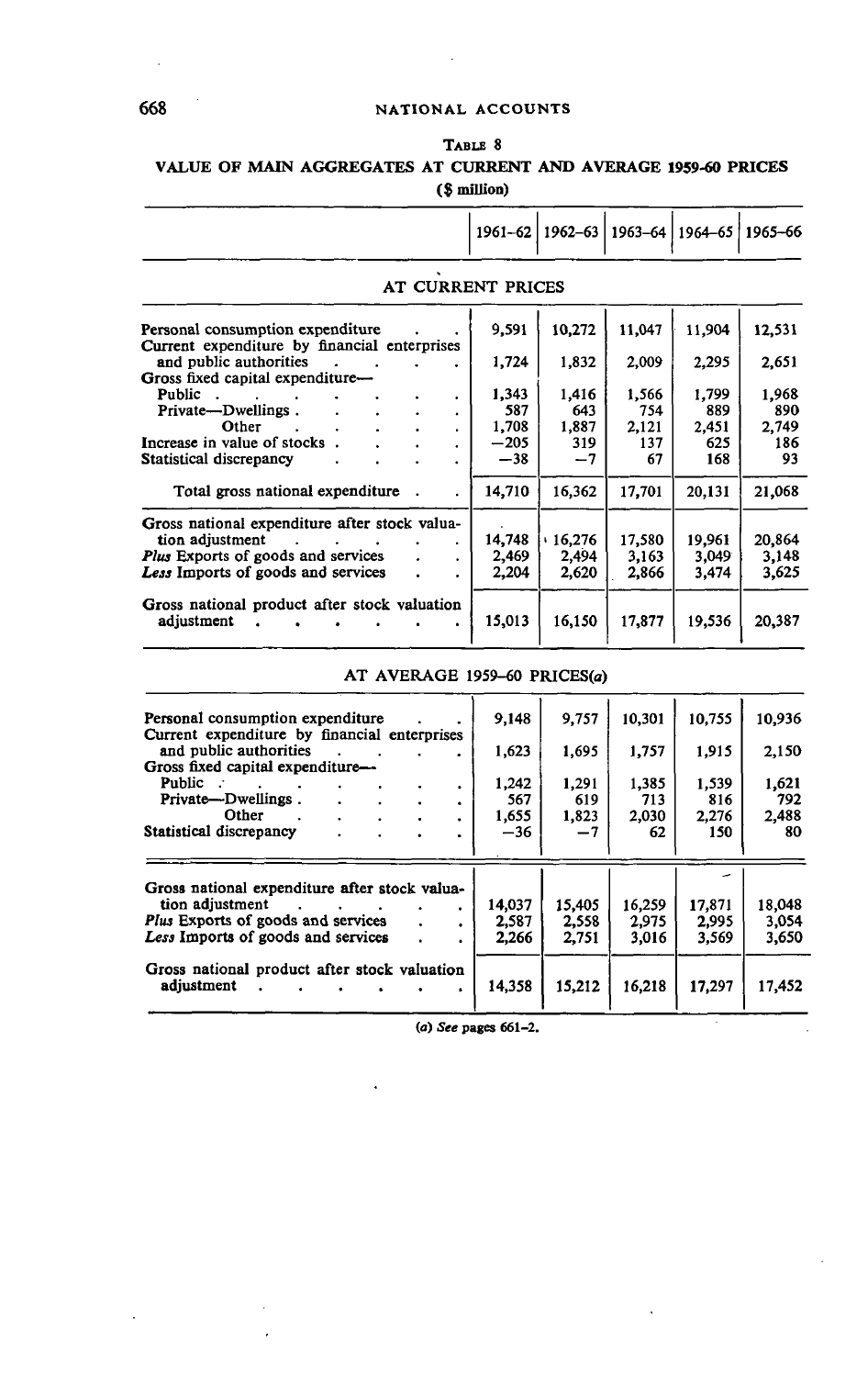## **NATIONAL ACCOUNTS AND TABLES 669**

## TABLE 9 **RELATIONSHIP OF MAIN AGGREGATES (\$ million)**

|                                                        | 1961-62 |        | $1962 - 63$   1963-64 |        | 1964-65   1965-66 |
|--------------------------------------------------------|---------|--------|-----------------------|--------|-------------------|
| Net current expenditure on goods and services          | 11,315  | 12.104 | 13,056                | 14,199 | 15.182            |
| Gross fixed capital expenditure                        | 3,638   | 3,946  | 4.441                 | 5,139  | 5,607             |
| Increase in value of stocks.                           | $-205$  | 319    | 137                   | 625    | 186               |
| Statistical discrepancy                                | $-38$   | $-7$   | 67                    | 168    | 93                |
| Gross national expenditure                             | 14,710  | 16,362 | 17,701                | 20,131 | 21,068            |
| Plus Exports of goods and services                     | 2,469   | 2,494  | 3,163                 | 3,049  | 3.148             |
|                                                        |         |        |                       |        |                   |
| National turnover of goods and services                | 17,179  | 18,856 | 20,864                | 23,180 | 24,216            |
| Less Imports of goods and services                     | 2,204   | 2,620  | 2,866                 | 3,474  | 3.625             |
| Gross national product.                                | 14,975  | 16,236 | 17,998                | 19,706 | 20,591            |
| Less Indirect taxes less subsidies.                    | 1,578   | 1,721  | 1,831                 | 2,065  | 2,224             |
|                                                        |         |        |                       |        |                   |
| Gross national product at factor cost                  | 13,397  | 14,515 | 16,167                | 17,641 | 18,367            |
| Less Depreciation allowances of trading enter-         |         |        |                       |        |                   |
| prises                                                 | 1,187   | 1,250  | 1,410                 | 1,541  | 1,666             |
| Net national product                                   | 12,210  | 13,265 | 14,757                | 16,100 | 16,701            |
| Less Net income payable overseas                       | 217     | 283    | 302                   | 293    | 270               |
|                                                        |         |        |                       |        |                   |
| National income.                                       | 11,993  | 12,982 | 14,455                | 15,807 | 16,431            |
| Plus Net income payable overseas                       | 217     | 283    | 302                   | 293    | 270               |
| Net national product                                   |         |        |                       |        |                   |
| Less Net operating surplus of companies and            | 12,210  | 13,265 | 14,757                | 16,100 | 16,701            |
| public enterprises                                     | 1.777   | 2,088  | 2,369                 | 2,620  | 2,634             |
| Less Interest, etc. paid by unincorporated             |         |        |                       |        |                   |
| enterprises and dwellings owned by persons             | 351     | 385    | 422                   | 476    | 529               |
| Plus Interest received by persons.                     | 380     | 408    | 433                   | 495    | 530               |
| Dividends received by persons                          | 344     | 352    | 384                   | 394    | 399               |
| Cash benefits to persons                               | 915     | 952    | 1.047                 | 1,101  | 1.181             |
| Remittances from overseas                              | 63      | 67     | 100                   | 112    | 119               |
|                                                        |         |        |                       |        |                   |
| Personal income                                        | 11,784  | 12.571 | 13,930                | 15,106 | 15,767            |
| Less Income tax payable and estate and gift<br>duties. |         |        |                       |        |                   |
|                                                        | 1,099   | 1,210  | 1,409                 | 1.637  | 1,798             |
| Personal disposable income                             | 10,685  | 11,361 | 12,521                | 13,469 | 13,969            |
|                                                        |         |        |                       |        |                   |

 $\bar{z}$ 

 $\mathcal{L}$ 

 $\leq$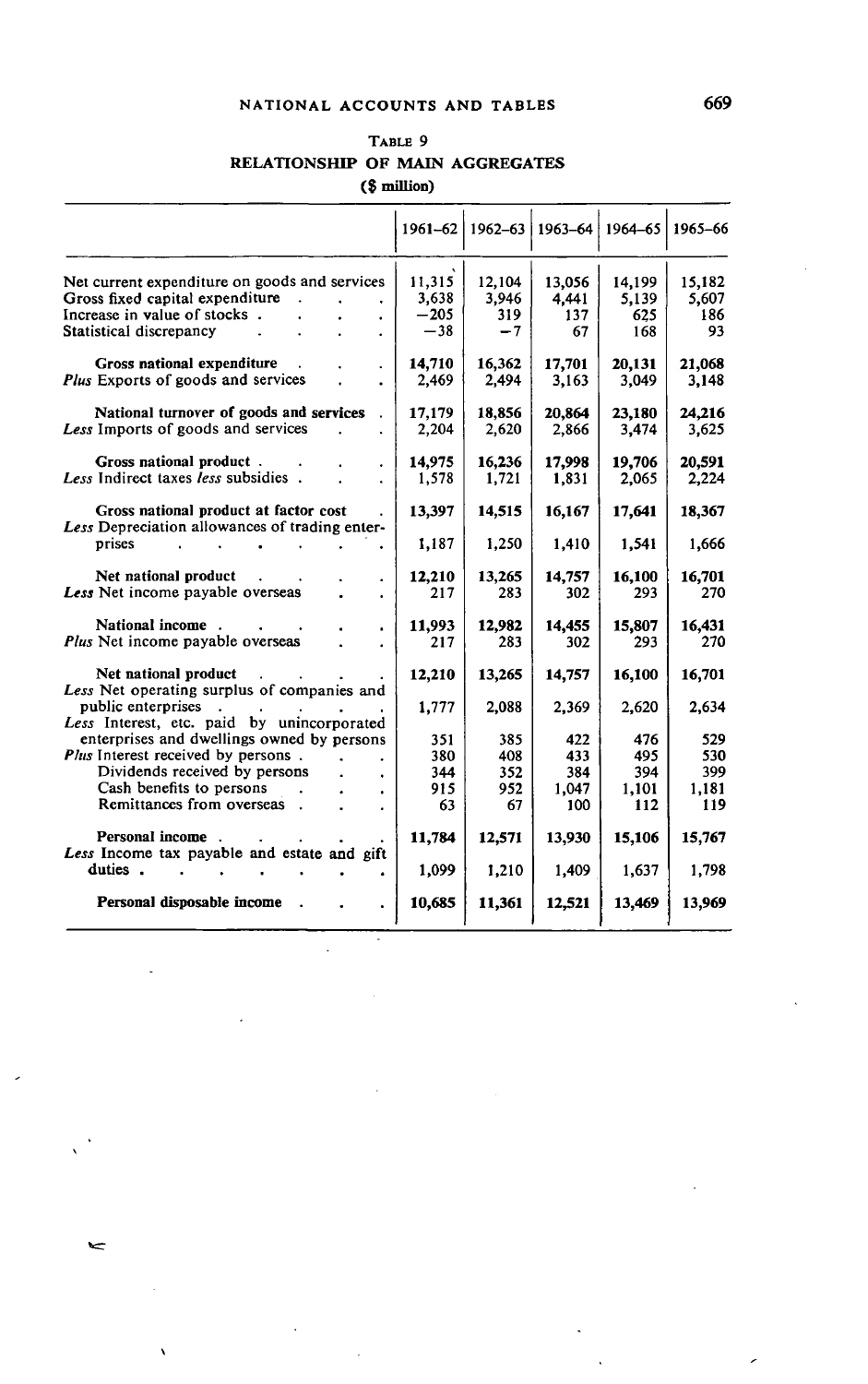|                    |  |                      |                                     |                                                                                                                       | (ә шшоп)                          |                                                             |                                   |                                               |                                      |
|--------------------|--|----------------------|-------------------------------------|-----------------------------------------------------------------------------------------------------------------------|-----------------------------------|-------------------------------------------------------------|-----------------------------------|-----------------------------------------------|--------------------------------------|
|                    |  |                      | 1                                   | $\overline{a}$                                                                                                        | 3                                 | 4                                                           | 5                                 | 6                                             | 7<br>(1 to 6)                        |
| Year               |  |                      | Personal<br>consump-<br>tion        | Net current<br>expenditure<br>on goods<br>and services<br>by public<br>authorities<br>and<br>financial<br>enterprises | Private<br>gross fixed<br>capital | Public<br>gross fixed<br>capital<br>expenditure expenditure | Increase<br>in value<br>of stocks | <b>Statistical</b><br>discrepancy             | Gross<br>national<br>expenditure     |
| 1949-50            |  |                      | 3.442                               | 468                                                                                                                   | 644                               | 399                                                         | 315                               | 44                                            | 5.312                                |
| 1950–51            |  | $\bullet$            | 4.185                               | 634                                                                                                                   | 919                               | 576                                                         | 531                               | $-31$                                         | 6,814                                |
| 1951-52            |  |                      | 4,986                               | 867                                                                                                                   | 1,128                             | 793                                                         | 775                               | 97                                            | 8,646                                |
| 1952-53            |  | $\bullet$            | 5,289                               | 997                                                                                                                   | 1,136                             | 775                                                         | - 181                             | - 199                                         | 7,817                                |
| 1953-54            |  | ٠                    | 5,813                               | 954                                                                                                                   | 1,309                             | 798                                                         | 42                                | -81                                           | 8,835                                |
| 1954-55            |  | $\ddot{\phantom{0}}$ |                                     | 1.026                                                                                                                 | 1,470                             | 848                                                         | 278                               | 87                                            | 10,027                               |
|                    |  |                      | 6,318                               |                                                                                                                       |                                   |                                                             |                                   |                                               |                                      |
| 1955–56            |  |                      | 6,784                               | 1,150                                                                                                                 | 1,624                             | 903                                                         | 345                               | $-21$                                         | 10,785                               |
| 1956-57            |  | $\bullet$            | 7,250                               | 1,203                                                                                                                 | 1,689                             | 934                                                         | 49                                | -115                                          | 11.010                               |
| 1957–58            |  | ٠                    | 7,607                               | 1.243                                                                                                                 | 1,838                             | 977                                                         | 2                                 | 8                                             | 11,675                               |
| 1958-59            |  | ×.                   | 8,005                               | 1,360                                                                                                                 | 1,895                             | 1,075                                                       | 332                               | $-82$                                         | 12,585                               |
| 1959–60            |  | $\bullet$            | 8,773                               | 1,488                                                                                                                 | 2,160                             | 1,169                                                       | 236                               | 147                                           | 13,973                               |
| 1960-61            |  |                      | 9,297                               | 1,592                                                                                                                 | 2.381                             | 1,203                                                       | 521                               | 79                                            | 15,073                               |
| 1961-62            |  | ٠                    | 9,591                               | 1,724                                                                                                                 | 2,295                             | 1,343                                                       | -205                              | $-38$                                         | 14,710                               |
| 1962–63            |  | Ä.                   | 10,272                              | 1,832                                                                                                                 | 2,530                             | 1.416                                                       | 319                               | -7                                            | 16,362                               |
| 1963-64            |  |                      | 11,047                              | 2.009                                                                                                                 | 2,875                             | 1,566                                                       | 137                               | 67                                            | 17,701                               |
| 1964–65            |  | ٠                    | 11,904                              | 2,295                                                                                                                 | 3,340                             | 1,799                                                       | 625                               | 168                                           | 20,131                               |
| 1965-66            |  |                      | 12,531                              | 2,651                                                                                                                 | 3,639                             | 1,968                                                       | 186                               | 93                                            | 21,068                               |
|                    |  |                      |                                     |                                                                                                                       |                                   |                                                             |                                   |                                               |                                      |
|                    |  |                      | 8                                   | 9                                                                                                                     | 10<br>$(7 + 8 - 9)$               | 11                                                          | 12                                | 13                                            | 14                                   |
| Year               |  |                      | Exports of<br>goods and<br>services | Imports of<br>goods and<br>services                                                                                   | Gross<br>national<br>product      | National<br>income                                          | Personal<br>income                | Wages,<br>salaries<br>and<br>supple-<br>ments | Net<br>income<br>payable<br>overseas |
| 1949-50            |  |                      | 1,308                               | 1,261                                                                                                                 | 5,359                             | 4,413                                                       | 4.428                             | 2,467                                         | 102                                  |
| 1950-51            |  | $\bullet$            | 2,092                               | 1,726                                                                                                                 | 7.180                             | 6.063                                                       | 6.058                             | 3.103                                         | 120                                  |
| 1951-52            |  |                      | 1,486                               | 2,437                                                                                                                 | 7,695                             | 6,411                                                       | 6,328                             | 3,921                                         | 126                                  |
| 1952-53            |  | $\bullet$            | 1,855                               | 1,312                                                                                                                 | 8,360                             | 7.039                                                       | 7,002                             | 4.238                                         | 119                                  |
| 1953-54            |  | $\bullet$            | 1,793                               | 1,601                                                                                                                 | 9,027                             | 7,473                                                       | 7,270                             | 4,512                                         | 159                                  |
| 1954-55            |  | ٠                    | 1,707                               | 1,983                                                                                                                 | 9,751                             | 8,015                                                       | 7,794                             | 4,937                                         | 164                                  |
| 1955-56            |  | $\blacksquare$       | 1,740                               | 1,953                                                                                                                 | 10,572                            | 8,638                                                       | 8,471                             | 5,409                                         | 189                                  |
| 1956–57            |  | ٠                    | 2,190                               | 1,736                                                                                                                 | 11,464                            | 9,318                                                       | 9.055                             | 5,722                                         | 189                                  |
| 1957–58            |  |                      | 1,847                               | 1,925                                                                                                                 | 11,597                            | 9.189                                                       | 8,998                             | 5,930                                         | 187                                  |
| 1958-59            |  |                      | 1,868                               | 1,960                                                                                                                 | 12,493                            | 9,901                                                       | 9,693                             | 6,211                                         | 254                                  |
| 1959-60            |  | $\bullet$            | 2.150                               | 2,285                                                                                                                 | 13,838                            | 10,986                                                      | 10,632                            | 6.887                                         | 284                                  |
| 1960-61            |  | ä                    | 2.175                               | 2,604                                                                                                                 | 14,644                            | 11.633                                                      | 11.404                            | 7,420                                         | 265                                  |
| 1961-62            |  |                      |                                     |                                                                                                                       | 14,975                            | 11,993                                                      | 11,784                            | 7,639                                         | 217                                  |
| 1962-63            |  |                      | 2,469                               | 2,204                                                                                                                 |                                   |                                                             |                                   |                                               | 283                                  |
|                    |  |                      | 2,494                               | 2,620                                                                                                                 | 16,236                            | 12,982                                                      | 12,571                            | 8,064                                         |                                      |
|                    |  |                      |                                     |                                                                                                                       |                                   |                                                             |                                   |                                               |                                      |
| 1963-64            |  |                      | 3.163                               | 2,866                                                                                                                 | 17,998                            | 14.455                                                      | 13,930                            | 8,792                                         | 302                                  |
| 1964-65<br>1965-66 |  | $\bullet$            | 3,049<br>3,148                      | 3,474<br>3,625                                                                                                        | 19,706<br>20,591                  | 15,807<br>16,431                                            | 15,106<br>15,767                  | 9,809<br>10,592                               | 293<br>270                           |

ä,

#### TABLE 10 **MAIN AGGREGATES AT CURRENT PRICES, 1949-50 TO 1965-66 (S million)**

 $\bar{r}$ 

j,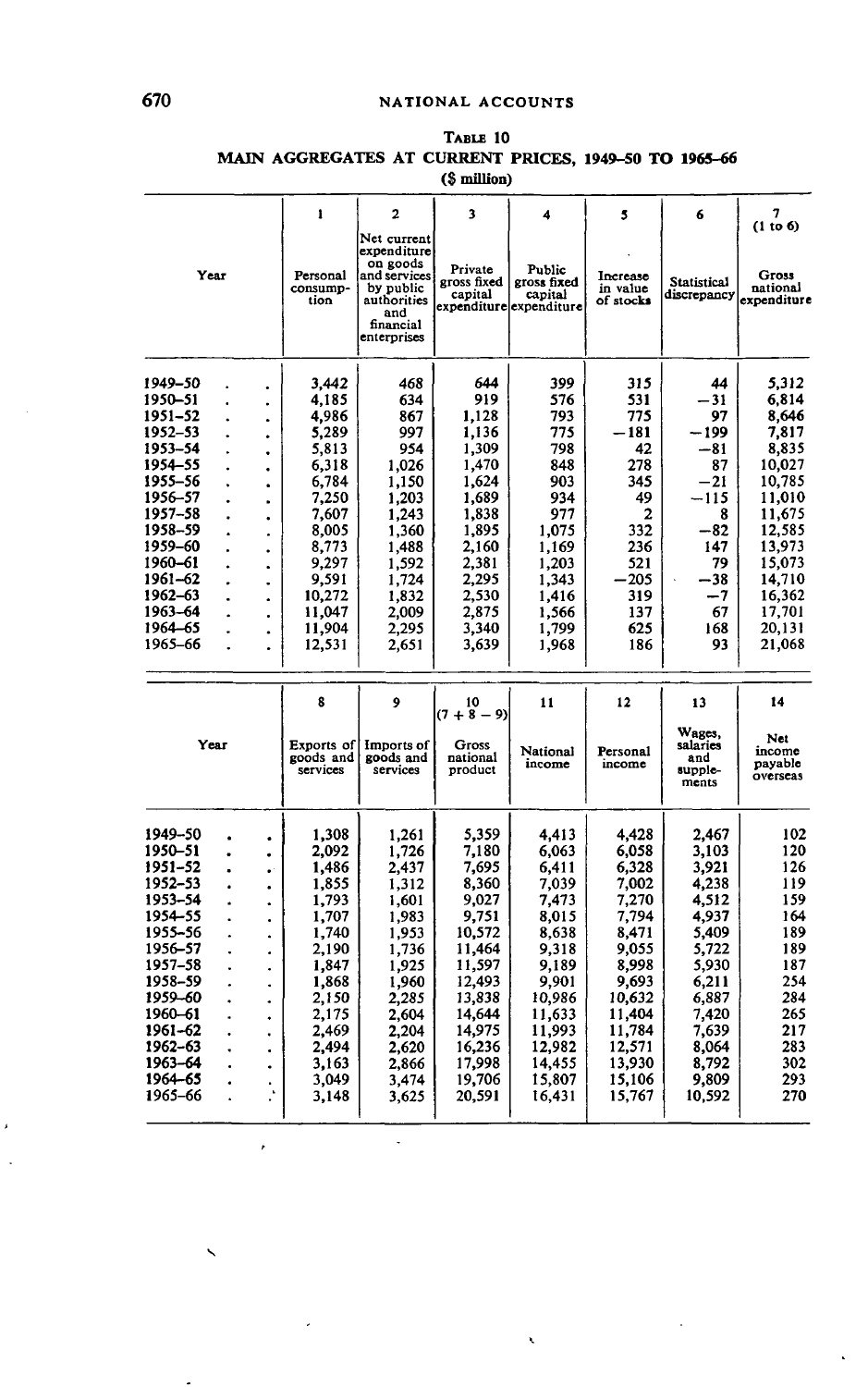#### **Description of items in the National Accounts**

**Tables 1 to 7**

*Item* 1. *Wages, salaries and supplements.* Payments in the nature of wages and salaries as defined for pay-roll tax, including allowances for income in kind (board and quarters, etc.), together with supplements to wages, and pay and allowances of members of the forces. In addition to wages and salaries paid by employers subject to pay-roll tax, this item includes wages and salaries paid by employers not subject to pay-roll tax, based on estimates of employment and average earnings. Supplements consist of employers' contributions to pension and superannuation funds, direct payments of pensions and retiring allowances, and amounts paid as workers' compensation for injuries. Pay and allowances of members of the forces consist of active pay, field allowances, subsistence allowances, dependants' allowances, and the value to the members of the forces of food, clothing, normal medical attention, etc. supplied in kind.

*Item 2. Gross operating surplus of trading enterprises.* The operating surplus, before deduction of depreciation provisions, dividends, interest, rent and royalties, and direct taxes payable of all trading enterprises operating in Australia. Trading enterprises include all companies, public enterprises, partnerships, and self-employed persons engaged in the production of goods and services for sale, but exclude financial enterprises. Public trading enterprises are government undertakings which attempt to recover all, or a substantial part, of their costs through charges made to the public for the sale of goods and services. All owners of dwellings are included whether they let the dwellings or occupy them themselves. Trading enterprises' gross operating surplus is shown-separately for companies (item *2a),* unincorporated enterprises (item 26), dwellings owned by persons (item 2c), and public enterprises (item *2d).*

*Item* 3. *Indirect taxes less subsidies.* Indirect taxes comprise taxes on purchases, sales or other transactions, or on the ownership of property, etc. paid by enterprises, public authorities and persons. They include licence fees in respect of rights conferred, such as liquor licences, etc. Subsidies are transfer payments made with the object of providing incentives to, or of assisting, certain industries or activities. Such payments may take the form of bounties on goods produced, subsidies to producers to ensure a guaranteed price, payments to transport undertakings to permit a reduction of freights on certain classes of goods, assistance to producers, etc.

*Item* 4. *Imports of goods and services.* The value of goods imported from overseas and amounts payable overseas for services. In Table 6 this item is sub-divided into the following components.

- *Item 4a. Imports f.o.b.* Recorded trade figures adjusted for the purpose of balance of payments estimates. The principal adjustments are the addition of unrecorded imports, including ships and aircraft for use on overseas routes, the subtraction of films imported on a rental basis, imports of gold, goods for repair and goods intended for re-export, and the deduction of a 'valuation adjustment' representing the excess of the recorded value of imports (based on value for duty) over the estimated selling price to the importer as shown on invoices accompanying customs entries.
- *Item* 46. *Transportation.* Freight payable to foreign carriers on goods imported into Australia and transported between Australian ports, fares payable in Australia, the overseas expenditure of Australian ships, remittances to foreign airlines, and premiums (less claims) on marine insurance payable overseas on imports into Australia, less the net earnings on marine insurance business undertaken by Australian firms in respect of both exports and imports.
- *Item 4c. Travel.* Net remittances in the form of travellers' cheques, etc., by Australians visiting overseas for pleasure and for business.
- *Item 4d. Government transactions.* Expenditure overseas for defence, including the pay and allowances of personnel serving overseas, expenditure overseas on diplomatic, consular and trade representation, contributions to international organisations, government pensions paid abroad, overseas expenditure on immigration, and miscellaneous payments for services.
- *Item 4e. Other goods and services.* Cinema and television film rentals payable overseas, expenses of Australian firms transacting business overseas, commissions, brokerage, etc., and the value of repairs on goods previously exported for repair and return, etc.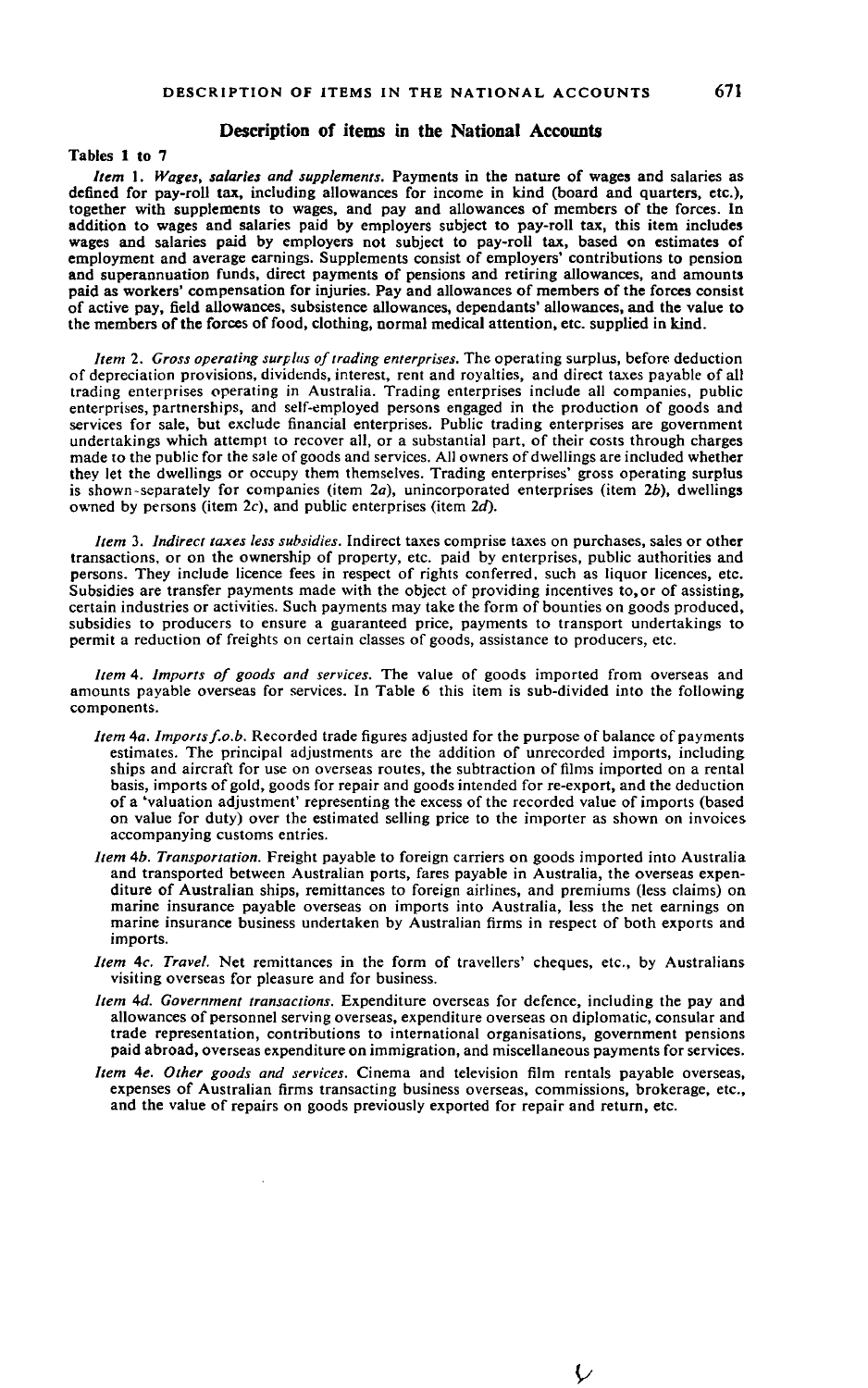*Item* 5. *Net current expenditure on goods and services*—*personal consumption.* Net expenditure on goods and services for purposes of consumption by persons and private non-profit making bodies serving persons. This item excludes the purchase of dwellings and capital expenditure by non-profit making bodies (included in item 8), and maintenance of dwellings (treated as expenses of private enterprises), but includes personal expenditure on motor vehicles and other durable goods and the imputed rent of owner-occupied dwellings. Purchase of motor vehicles is the estimated expenditure by persons on new motor vehicles, second-hand motor vehicles purchased from business enterprises and public authorities, and net dealers' margins on purchases and sales of motor vehicles within the personal sector. Motor vehicles include cars, station wagons, motor cycles, and motor scooters bought on personal account. The value of income in kind (e.g. food produced and consumed on farms, board and lodging provided free to employees) is included in both personal income and personal consumption expenditure, but goods chargeable to business (expense) accounts are excluded.

*Item* 6. *Net current expenditure on goods and services*—*financial enterprises.* The current expenditure of banks, instalment credit companies, short-term money market companies, and building societies after deduction of bank charges to customers. Charges by instalment credit companies are treated as interest receipts and therefore are not offset against expenditure. This item includes wages, salaries and supplements, indirect taxes, and other payments for goods and services. Public financial enterprises are government businesses (mainly banks, including the Reserve Bank) which operate in a manner analogous to other financial enterprises, in that their current expenditure is largely financed by the net receipt of interest. The interest received by government housing authorities is treated as a receipt by public financial enterprises, but their other receipts, including net profit on sale of houses, and all their expenditure, are included in those of public trading enterprises.

*Item* 7. *Net current expenditure on goods and services*—*public authorities.* Expenditure by public authorities (not public enterprises) which does not result in the creation of fixed tangible assets or in the acquisition of land, buildings or second-hand goods (other than imported). It comprises expenditure on wages, salaries, and supplements, and on goods and services other than fixed assets and stocks; fees, etc. charged by public authorities for goods sold and services rendered are offset against purchases. Net expenditure overseas by public authorities and purchases from public enterprises are included. All expenditure on defence is classified as current.

*Item* 8. *Gross fixed capital expenditure*—*private.* Expenditure on fixed assets whether for additions or replacements. This item includes expenditure on dwellings (item 8a), other building and construction (item 8b), and vehicles, plant, machinery, etc. (item 8c). It includes also expenditure on second-hand assets (other than houses purchased from public authorities) as well as new assets, less sales of existing assets. Expenditure on ordinary repair and maintenance of fixed assets is excluded as being chargeable to current account. Major additions are, however, regarded as capital expenditure. New dwellings purchased by persons from public housing authorities are included in private capital expenditure.

*Item* 9. *Gross fixed capital expenditure*—*public enterprises.* Expenditure on fixed assets whether for additions or replacements, including wages and salaries paid by public enterprises in connection with capital works.

*Item* 10. *Gross fixed capital expenditure*—*public authorities.* Expenditure on fixed assets whether for additions or replacements other than for defence purposes. Because it has not been possible to make a satisfactory dissection, all expenditure on roads, including maintenance, is classified as fixed capital expenditure. Expenditure on housing, included in this item, includes the estimated expenditure on construction of dwellings for rental purposes and hostels for migrants and others, but excludes houses built for sale, which are included in private capital expenditure. Advances by War Service Homes Division and other authorities for financing home purchase schemes are also excluded.

*Item \* 1. *Increase in value of stocks.* The change in book value of non-farm stocks held by trading enterprises and public authorities (item  $11\bar{b}$ ) and the change in the value of farm stocks  $(i$ tem  $11a)$ .

*Item* 12. *Statistical discrepancy.* The difference between the sum of the direct estimates of gross national product and imports of goods and services on the one hand and the sum of the estimates of components of gross national expenditure and exports of goods and services on the other hand. Conceptually these two totals are the same. Inclusion of the discrepancy on the expenditure side of the national production account implies nothing as to the relative accuracy of the estimates of gross national product and expenditure. Similarly its inclusion in the capital account does not imply that estimates in this table are less accurate than those in other tables, or that capital expenditure estimates are less accurate than estimates on the receipts side of this account.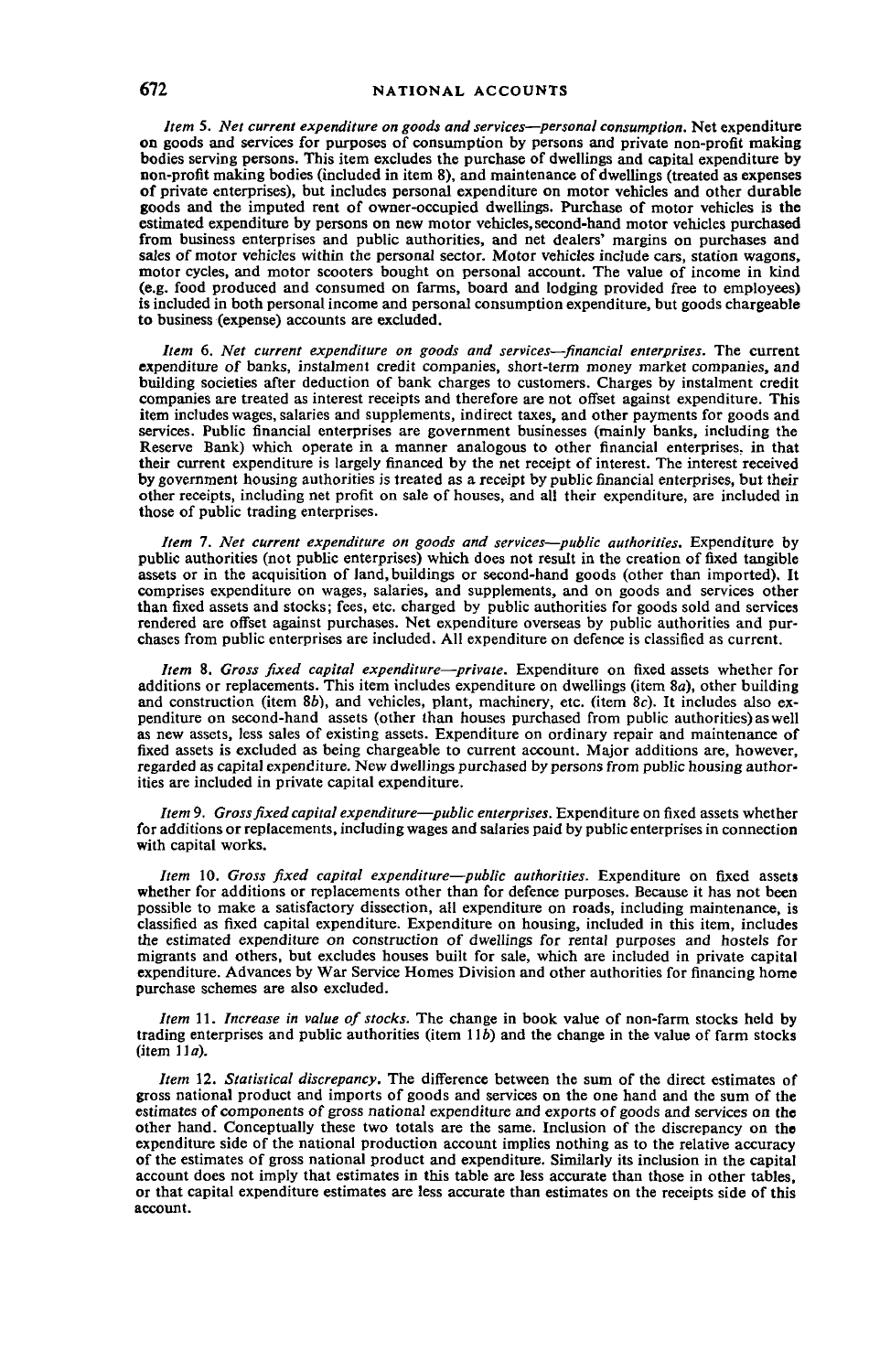*Item* 13. *Exports of goods and services.* The value of goods exported overseas and receipts from overseas for other goods and services. In Table 6 this item is sub-divided into the following components.

- *Item* 130. *Exports f.o.b.* The recorded trade figures adjusted for balance of payments purposes. The adjustments are similar to those made to the recorded import figures but no change is made to the basis of valuation. The adjustment for unrecorded exports includes exports of uranium ores.
- *Item* 136. *Transportation.* The expenditure of overseas carriers in Australian ports, the overseas earnings of ships owned or chartered by Australian operators, the remittances from overseas to Australian domestic and international airline operators.
- *Item* 13c. *Travel.* Net receipts of travellers' cheques, etc. from persons visiting Australia for pleasure and for business.
- *Item* 13d *Government transactions.* Receipts for services rendered by the Australian Government to other governments and other payments in Australia by foreign governments on defence and other projects, on diplomatic, consular and trade representation, and for pensions paid in Australia.
- *Item* 13?. *Other goods and services.* The value of Australian production of gold less net industrial usage, business expenses of overseas firms in Australia, and commissions, brokerage, etc.

*Item* 14. *Depreciation allowances.* The financial provisions made for depreciation which are deducted to obiain net income. The estimates represent, in the main, amounts allowed under income tax legislation, but include also the estimated depreciation on tenanted and owneroccupied dwellings and provisions made by public enterprises. This item is divided into depreciation allowances of trading enterprises (item 14a) and of financial enterprises (item 146).

*Item* 15. *Interest, etc.* Comprises interest, non-dwelling rent and royalties. This item appears in most accounts as receipts and payments of interest, etc., but in the case of some entries the amounts are combined with dividends and overseas profits. The item is shown net of intra-sector receipts and payments. Payment of interest, etc. by public enterprises is included in item *\5g.* Payment of interest, etc. by trading enterprises (item 15a) includes interest charged on borrowings for the purchase of a house by persons, which is treated as an appropriation from the gross operating surplus of dwellings owned by persons. Non-dwelling rent includes only actual payments. It is estimated net of the expenses of the owner of the premises on rates, maintenance, etc., which are treated as working expenses of the enterprises renting the building. Royalties include mining and forestry royalties paid to public authorities and royalties and fees for use of trade marks, patents, etc. paid overseas.

*Item* 16. *Income tax, estate and gift duties.* Income tax payable by trading and financial companies (items 16a and 16b) and persons (item 16c) are amounts payable at rates of taxation applicable in each year. Income tax payable by companies in respect of the most recent year's income is estimated on the basis of rates of tax applicable in respect of the preceding year's income. The difference between the amounts of income tax payable and the cash receipts by public authorities (part of item *\6e) is* included in item 16/. Income tax payable by persons (item 16c) includes the total income tax payable by individuals on all forms of income whether wages, business income or property income. Estate and gift duties (item *16d)* are the amounts actually paid by persons in that year.

*Item* 17. *Dividends.* All receipts and payments of dividends, including dividends payable overseas and the remitted profits of Australian branches of overseas enterprises. Dividends payable (items 17o and I7c) are the dividends declared by trading and financial companies in respect of the year (including an estimate of dividends to be declared in respect of the most recent year). Receipts of dividends (other than dividends receivable from overseas subsidiaries) are cash receipts, and the difference between the amounts payable and received is included in item 17A. The items are shown net of intra-sector receipts and payments.

*Item* 18. *Undistributed income.* The undistributed income of companies comprising trading enterprises (item I8a) and financial enterprises (item I8r) is the balance of total company income, including profits receivable from overseas (items  $18b$  and  $18d$ ) after deduction of income tax and dividends payable, and is equal to the sum of undistributed income accruing to overseas residents (item  $18f$ ) and undistributed company income accruing to residents (item  $18g$ ). Profits receivable from overseas is the unremitted part of profits earned by overseas branches of Australian companies and undistributed profits of overseas subsidiaries of Australian companies.

*Item* 19. *Unincorporated enterprises income.* The gross operating surplus of unincorporated enterprises less interest, etc. paid and depreciation allowances. It comprises the income of farm unincorporated enterprises (item 19a) and the income of all other unincorporated enterprises (item 196).

22895/66—22